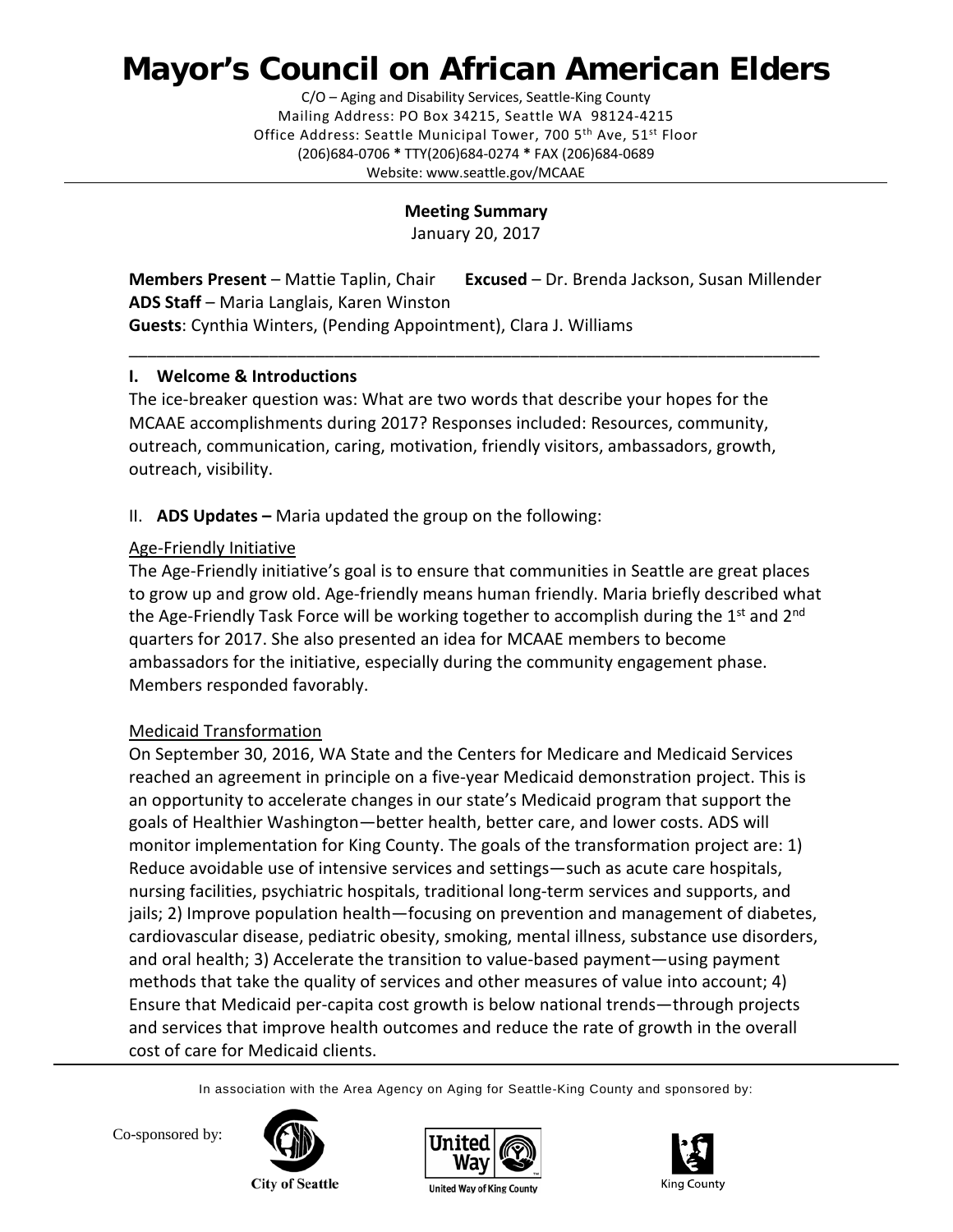#### ADS Sponsors

- The ADS Sponsors will transition from a "sponsors group" to an aging & disability "partnership" that is focused on shared results. Move from sponsored by to in partnership with.
- The Partnership would include City of Seattle (HSD), King County (DCHS), and Public Health (new partner)
- UWKC would sunset as a "sponsor", and engage as a strategic partner and link to philanthropy/business on the go forward
- City of Seattle (HSD) continues to serve as the host agency for ADS/Area Agency on Aging with operational authority & responsibility
- The County continues to support the work of the AAA through appointment of Advisory Council members and intentional collaboration on planning, community engagement, and advocacy strategies

2017 Legislative Priorities – Maria reviewed four key legislative issues that ADS and the ADS Advisory Council will be advocating for during the 2017 legislative session:

- **Preserve and increase affordable, accessible housing**—We are asking the State Legislature to invest \$200 million in the Housing Trust Fund, a critical resource to increase the housing supply for seniors, people with disabilities, veterans, and lowincome families. In addition, we are asking the State to make document recording fees permanent—and to increase the fees—to fund state and local homelessness services.
- **Increase long-term care case management services**—Washington State's nationallyregarded system enables people to receive care in the lowest cost setting—their own homes. Over 15 years, long-term care case management services have saved the state more than \$2.7 billion. We must increase support for these services—\$5.18 million (plus a \$10.35 million federal match) would ensure program quality and the safety and well-being of our elders. We are asking the State Legislature to support the Department of Social and Health Services' requested rate increase for all programs across the long-term care spectrum, from case management services to adult family homes.
- **Protect victims of elder abuse**—We encourage the State Legislature to support legislation that would revise the definition of first, second, and third degree criminal mistreatment and create the crime of theft from a vulnerable adult. The bill would also authorize expansion of multidisciplinary teams to identify and respond to abuse, neglect, or exploitation of vulnerable adults.
- **Ensure Medicaid coverage for hearing and vision**—Investments in hearing and vision will result in overall health and long-term care savings. Sensory loss is associated with poor health status and cognitive decline. Washington State cut Medicaid coverage for hearing for people ages 21+ during the recession.